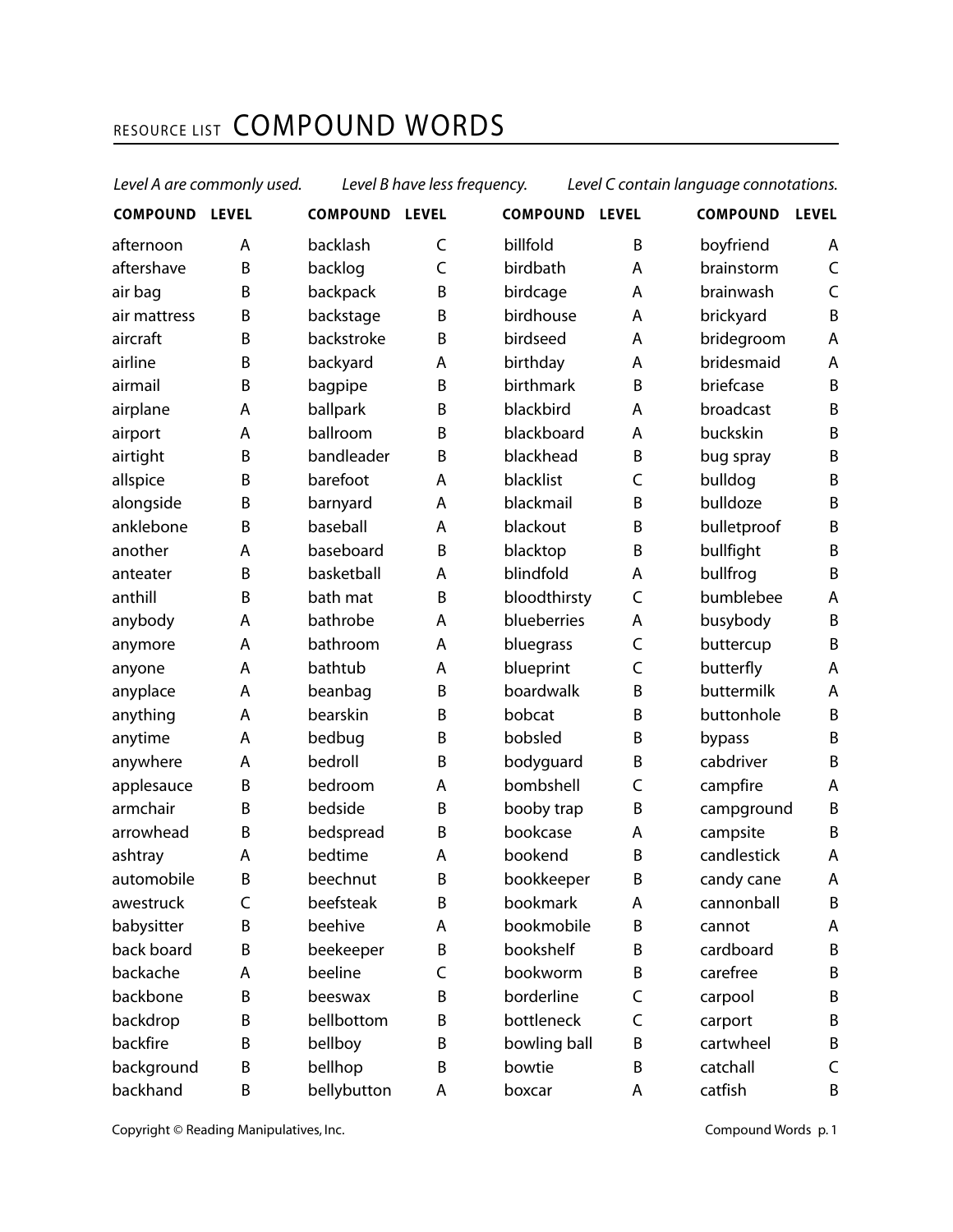| <b>COMPOUND</b> | <b>LEVEL</b> | <b>COMPOUND</b> | <b>LEVEL</b> | <b>COMPOUND</b> | <b>LEVEL</b> | <b>COMPOUND</b> | <b>LEVEL</b> |
|-----------------|--------------|-----------------|--------------|-----------------|--------------|-----------------|--------------|
| catnip          | B            | crossroad       | Β            | earache         | A            | firewood        | A            |
| caveman         | B            | crosswalk       | A            | eardrum         | B            | fireworks       | A            |
| centerpiece     | B            | crossword       | B            | earmark         | $\mathsf C$  | fishhook        | B            |
| chairman        | B            | cupboard        | B            | earmuffs        | B            | flagpole        | B            |
| chalkboard      | А            | cupcake         | Α            | earring         | A            | flashback       | C            |
| charcoal        | B            | cutoff          | B            | earthquake      | A            | flashlight      | A            |
| checkbook       | B            | darkroom        | B            | earthshaking    | B            | flatfoot        | B            |
| checkerboard    | B            | dashboard       | B            | earthworm       | B            | floodlight      | B            |
| checkup         | A            | daybreak        | B            | easygoing       | B            | flowerpot       | A            |
| cheerleader     | B            | daydream        | B            | eavesdrop       | C            | flypaper        | B            |
| cheesecake      | B            | daylight        | A            | eggbeater       | B            | folklore        | C            |
| chopsticks      | B            | daytime         | A            | eggshell        | Α            | foolproof       | B            |
| classmate       | А            | dead end        | B            | elsewhere       | B            | football        | A            |
| classroom       | Α            | deadline        | B            | evergreen       | Α            | foothills       | B            |
| clip art        | $\mathsf C$  | dewdrop         | B            | everybody       | Α            | footloose       | $\mathsf C$  |
| clipboard       | B            | dishwasher      | A            | everyone        | A            | footnote        | B            |
| clockwise       | $\mathsf C$  | diving board    | B            | everything      | Α            | footprint       | A            |
| clothesline     | B            | dog tag         | B            | eyeball         | A            | footrest        | B            |
| clothespin      | B            | dogfight        | B            | eyebrow         | A            | footstep        | A            |
| cloudburst      | B            | doghouse        | A            | eyelash         | A            | footstool       | B            |
| cloverleaf      | $\mathsf C$  | doomsday        | $\mathsf{C}$ | eyelid          | Α            | forever         | A            |
| clubhouse       | B            | doorbell        | A            | eyesight        | Α            | framework       | C            |
| coastline       | B            | doorknob        | A            | eyetooth        | B            | freehand        | C            |
| cobweb          | А            | doormat         | B            | eyewitness      | B            | frogman         | $\mathsf C$  |
| cockpit         | B            | doorway         | B            | fairground      | B            | frostbite       | B            |
| cockroach       | B            | double-cross    | B            | fanfare         | C            | fruitcake       | B            |
| coffeemaker     | B            | doughnut        | A            | faraway         | B            | gateway         | B            |
| colorfast       | C            | downhill        | B            | farmyard        | A            | qemstone        | B            |
| cookbook        | Α            | downpour        | Β            | father-in-law   | B            | gentleman       | A            |
| copperhead      | C            | downstairs      | A            | featherbed      | B            | ghostwriter     | C            |
| copycat         | А            | downtown        | A            | featherbrain    | B            | girlfriend      | A            |
| copyright       | $\mathsf C$  | dragnet         | C            | feedback        | B            | give-and-take   | C            |
| cornbread       | B            | dragonfly       | B            | filmstrip       | B            | glowworm        | B            |
| cornhusk        | B            | drawbridge      | B            | fingernail      | A            | goldbrick       | C            |
| cornstarch      | B            | driftwood       | B            | fingerprint     | A            | goodwill        | B            |
| countdown       | B            | driveway        | Α            | fire engine     | B            | gooseneck       | C            |
| cowboy          | А            | dropout         | B            | fire truck      | A            | grandchild      | A            |
| cowgirl         | Α            | drugstore       | A            | firecracker     | A            | grandfather     | A            |
| cowhide         | B            | drumbeat        | B            | firefly         | B            | grandmother     | A            |
| crabgrass       | B            | drumstick       | A            | fireman         | A            | grandson        | A            |
| crew cut        | C            | dustpan         | А            | fireplace       | Α            | grapefruit      | A            |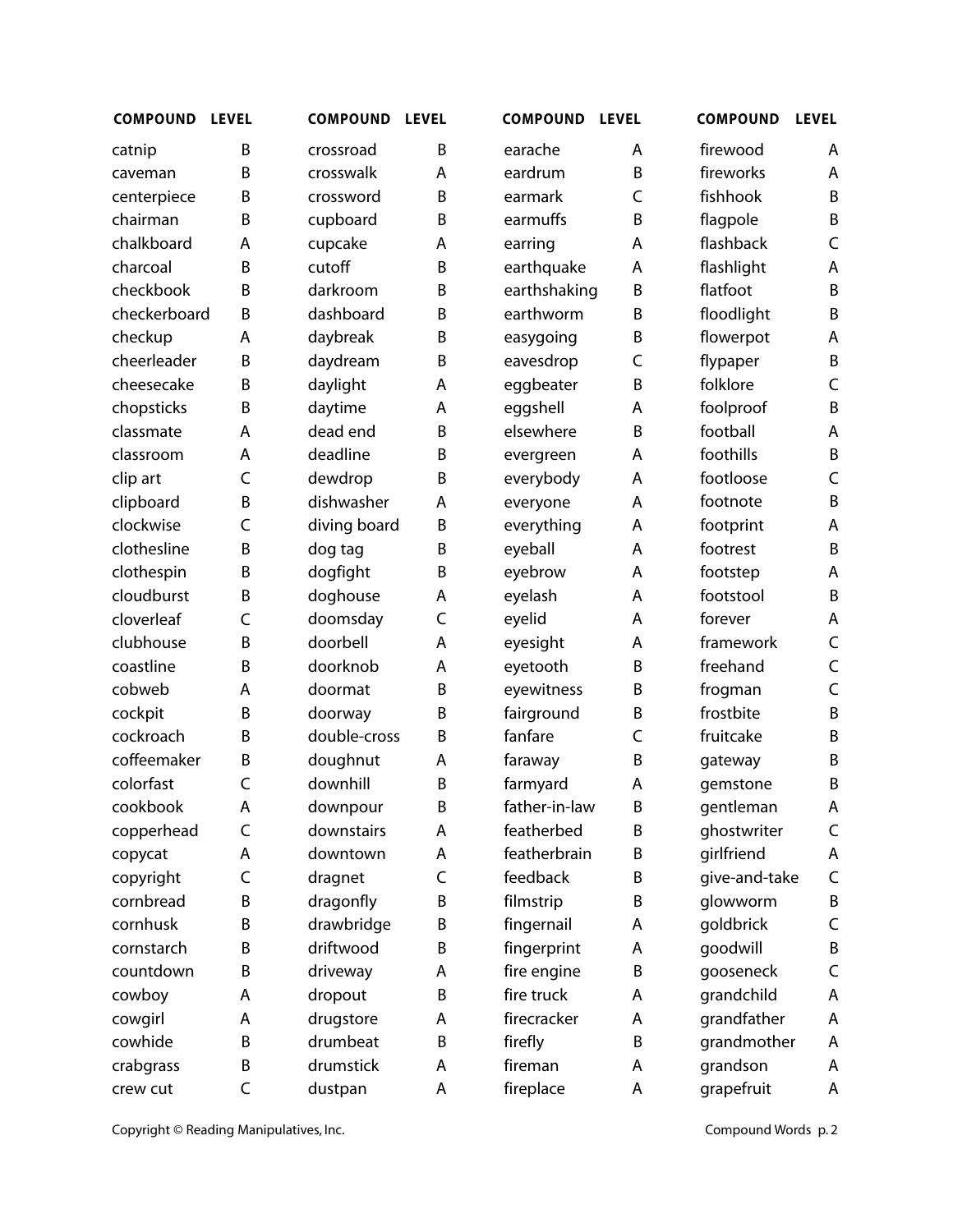| <b>COMPOUND</b> | <b>LEVEL</b> | <b>COMPOUND</b> | <b>LEVEL</b> | <b>COMPOUND</b> | <b>LEVEL</b> | <b>COMPOUND</b> | <b>LEVEL</b> |
|-----------------|--------------|-----------------|--------------|-----------------|--------------|-----------------|--------------|
| grapevine       | B            | heavyweight     | B            | jellyfish       | A            | mankind         | B            |
| grasshopper     | A            | henpeck         | B            | jetliner        | B            | manpower        | C            |
| grassroots      | C            | herself         | Α            | jigsaw          | B            | mastermind      | C            |
| graveyard       | B            | high chair      | Α            | keepsake        | C            | matchbook       | B            |
| greenhouse      | B            | highlight       | B            | keyboard        | B            | meanwhile       | B            |
| greyhound       | B            | highway         | Α            | keynote         | C            | meatball        | A            |
| grindstone      | C            | hilltop         | B            | killjoy         | C            | middle class    | B            |
| groundwork      | C            | himself         | A            | knapsack        | B            | midnight        | A            |
| guardrail       | B            | hindsight       | C            | kneecap         | B            | milestone       | C            |
| guidebook       | B            | hitchhike       | B            | kneepad         | B            | milkman         | A            |
| gumdrop         | А            | hobbyhorse      | B            | knockout        | B            | milkweed        | B            |
| hairbrush       | Α            | hogwash         | C            | knothole        | B            | moonbeam        | B            |
| haircut         | Α            | holdup          | B            | ladybug         | Α            | moonlight       | A            |
| hairline        | B            | home run        | B            | lamppost        | B            | moonstruck      | C            |
| halfback        | B            | homemade        | Α            | landlady        | B            | moreover        | B            |
| hallmark        | C            | homemaker       | B            | landlord        | B            | mothball        | B            |
| hallway         | A            | homeroom        | B            | landmark        | B            | motorboat       | B            |
| hamstring       | B            | homespun        | C            | landslide       | B            | motorcycle      | A            |
| handbag         | B            | hopscotch       | A            | latchkey        | C            | mousetrap       | Α            |
| handball        | B            | horseback       | A            | lawbreaker      | B            | mushroom        | A            |
| handbook        | B            | horsefly        | B            | leapfrog        | B            | nearby          | A            |
| handcuff        | A            | horsepower      | B            | leftover        | B            | necktie         | A            |
| handgun         | B            | horseradish     | B            | letterhead      | B            | needlepoint     | B            |
| handlebar       | А            | horseshoe       | Α            | lifeboat        | B            | newscast        | B            |
| handmade        | A            | hot dog         | A            | lifeguard       | Α            | newsletter      | B            |
| handshake       | Α            | hotshot         | B            | lifestyle       | B            | newspaper       | A            |
| handstand       | B            | hourglass       | B            | lighthouse      | A            | nickname        | A            |
| handyman        | B            | houseboat       | B            | limelight       | C            | nightgown       | A            |
| hangnail        | В            | housecoat       | B            | limestone       | B            | nightmare       | А            |
| hangover        | B            | household       | B            | lineman         | B            | nightshirt      | B            |
| hardware        | B            | housewife       | B            | lipstick        | А            | nobody          | A            |
| hardwood        | B            | housework       | Α            | lookout         | B            | northwest       | B            |
| hayloft         | B            | however         | B            | loophole        | C            | nosebleed       | B            |
| haystack        | Α            | hummingbird     | B            | lovebird        | B            | notebook        | A            |
| headache        | A            | ice skate       | B            | lunchtime       | Α            | nowhere         | B            |
| headgear        | B            | inchworm        | B            | mailman         | A            | nursemaid       | Β            |
| headlight       | B            | instep          | B            | mainland        | B            | nutcracker      | B            |
| headphone       | B            | jackpot         | C            | mainstream      | C            | nutmeg          | B            |
| heartache       | B            | jawbreaker      | B            | makeup          | B            | oatmeal         | A            |
| heartbeat       | Α            | jaywalk         | B            | manhole         | B            | offbeat         | B            |
| heartbreak      | Β            | jellybean       | Α            | manhunt         | B            | oneself         | B            |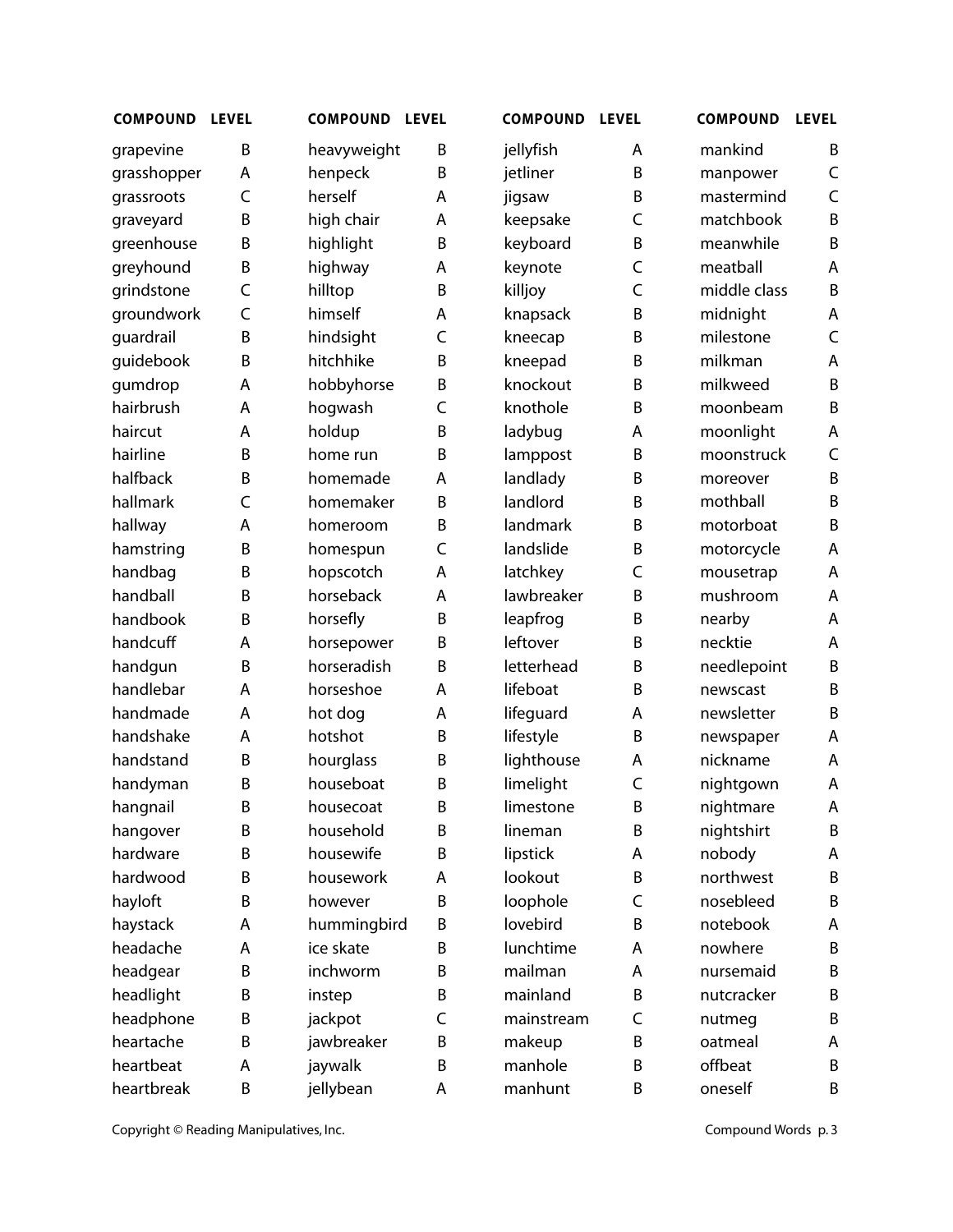| <b>COMPOUND</b> | <b>LEVEL</b> | <b>COMPOUND</b> | <b>LEVEL</b> | <b>COMPOUND</b> | <b>LEVEL</b> | <b>COMPOUND</b> | <b>LEVEL</b> |
|-----------------|--------------|-----------------|--------------|-----------------|--------------|-----------------|--------------|
| outboard        | Β            | pineapple       | B            | roadrunner      | B            | shipshape       | C            |
| outcome         | B            | pinpoint        | C            | rooftop         | A            | shipwreck       | B            |
| outfield        | B            | pinwheel        | B            | roommate        | B            | shoelace        | A            |
| outfit          | A            | pitchfork       | B            | rosebud         | B            | shoemaker       | B            |
| outgrow         | B            | playboy         | B            | rosebush        | B            | shoestring      | A            |
| outhouse        | B            | playground      | A            | rowboat         | A            | shoplifting     | B            |
| outlaw          | B            | playhouse       | B            | rubber band     | A            | shortstop       | B            |
| outlive         | B            | playmate        | A            | runway          | B            | showcase        | B            |
| output          | $\mathsf C$  | playpen         | A            | saddlebag       | B            | showdown        | B            |
| outrage         | $\mathsf C$  | playroom        | A            | safeguard       | C            | showoff         | Α            |
| outside         | A            | plaything       | B            | sagebrush       | B            | sideburn        | B            |
| outsmart        | B            | plywood         | B            | sailboat        | A            | sidekick        | B            |
| overcast        | B            | pocketbook      | B            | salesclerk      | B            | sideline        | B            |
| overcoat        | A            | policemen       | A            | salesman        | B            | sidewalk        | A            |
| overdue         | B            | ponytail        | A            | saltwater       | B            | sideways        | B            |
| overheard       | B            | popcorn         | A            | sandblast       | B            | sightseeing     | B            |
| overlook        | B            | post office     | A            | sandpaper       | B            | silkworm        | B            |
| overpass        | B            | postcard        | A            | sandstorm       | B            | skateboard      | B            |
| overslept       | B            | postman         | A            | saucepan        | B            | skintight       | B            |
| overthrow       | B            | postmark        | B            | sawdust         | B            | skydive         | B            |
| overtime        | B            | pothole         | B            | sawhorse        | B            | skyrocket       | B            |
| overturn        | B            | proofread       | B            | sawmill         | B            | skyscraper      | B            |
| overwork        | B            | pushover        | B            | scapegoat       | B            | slapstick       | $\mathsf C$  |
| pacemaker       | $\mathsf{C}$ | quarterback     | B            | scarecrow       | А            | sleepyhead      | B            |
| painkiller      | B            | quicksand       | B            | scatterbrain    | B            | smallpox        | B            |
| paintbrush      | Α            | racetrack       | B            | schoolbook      | Α            | smokestack      | B            |
| pancake         | A            | railroad        | A            | schoolhouse     | B            | snakebite       | B            |
| paper clip      | A            | railway         | B            | schoolteacher   | A            | snow shovel     | B            |
| paperweight     | B            | rainbow         | Α            | screenplay      | Β            | snowball        | А            |
| passbook        | Β            | rainfall        | A            | screwball       | C            | snowfall        | B            |
| patchwork       | Β            | rainstorm       | A            | screwdriver     | B            | snowflake       | A            |
| paycheck        | B            | rattlesnake     | A            | sea gull        | B            | snowman         | A            |
| payoff          | B            | rawhide         | B            | seafood         | B            | snowmobile      | B            |
| peanuts         | Α            | real estate     | B            | seahorse        | B            | snowplow        | B            |
| peppercorn      | B            | redhead         | B            | seashell        | A            | snowshoe        | B            |
| peppermint      | Α            | redwood         | B            | seashore        | B            | snowstorm       | B            |
| pickup          | A            | reindeer        | A            | seat belt       | Α            | snowsuit        | B            |
| piggyback       | A            | repairman       | B            | seaweed         | B            | soapsuds        | B            |
| pigtail         | Α            | ringleader      | B            | secondhand      | C            | softball        | B            |
| pillowcase      | B            | ringside        | B            | self-esteem     | C            | software        | B            |
| pinball         | B            | ringworm        | B            | sheepskin       | B            | somebody        | A            |